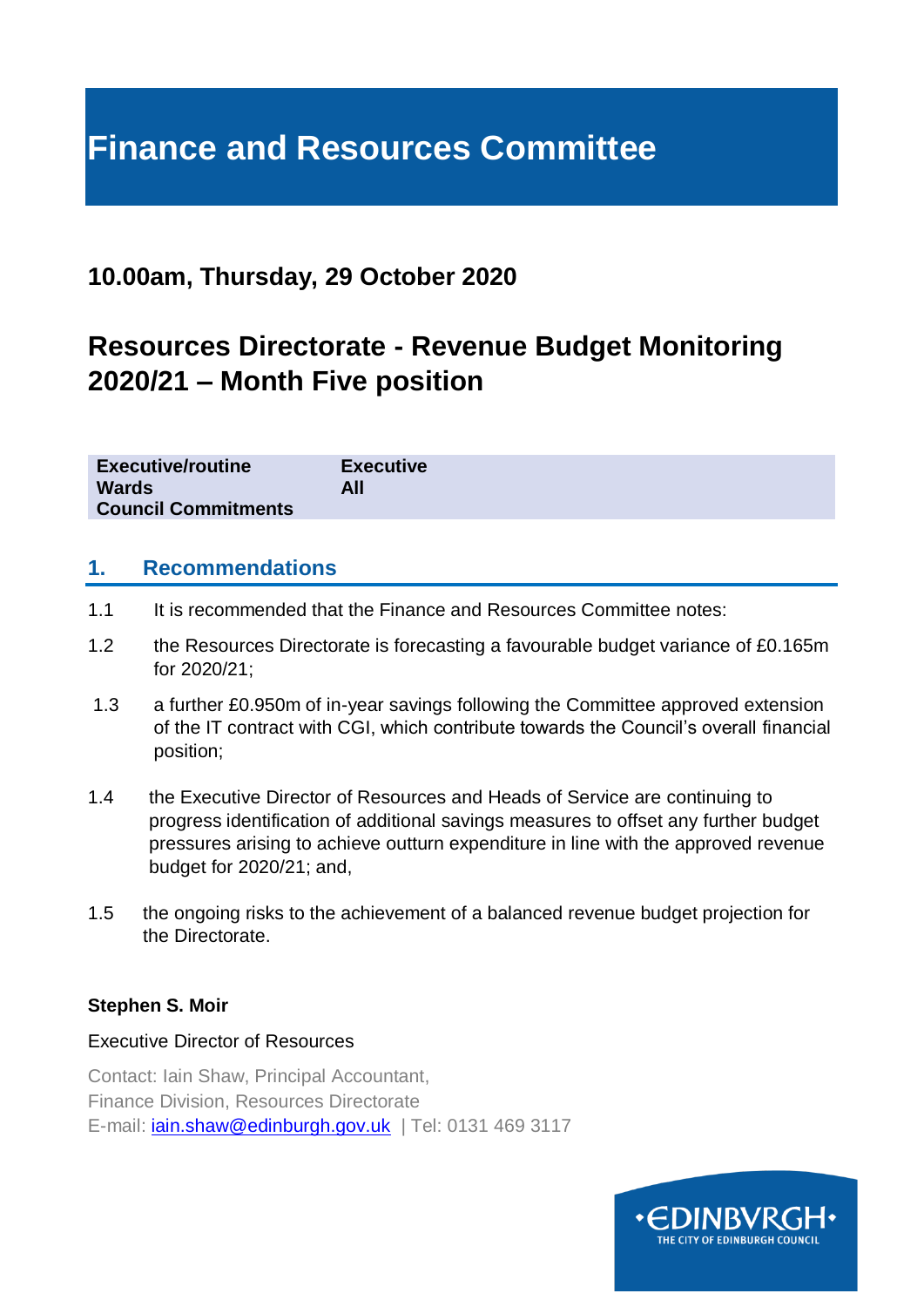# **Finance and Resources Committee**

# **Resources Directorate - Revenue Budget Monitoring 2020/21 – Month Five position**

## **2. Executive Summary**

- 2.1 The report sets out the projected month five revenue monitoring position for the Resources Directorate, based on actual expenditure and income to the end of August 2020 and expenditure and income projections for the remainder of the financial year.
- 2.2 The Resources Directorate is projecting a favourable budget variance of £0.165m for 2020/21. A further £0.950m of in-year savings, which contribute towards the Council's overall financial position, are forecast following the Committee approved extension of the IT contract with CGI.
- 2.3 The Directorate will continue to progress identification and implementation of savings to offset any further budget pressures arising, to achieve outturn expenditure in line with the approved revenue budget for 2020/21. The attainment of this position is subject to ongoing actions to deliver all approved savings together with the active management of risks and pressures.

### **3. Background**

- 3.1 The Council's Financial Regulations require submission of quarterly monitoring reports on Directorate financial performance to the Finance and Resources Committee.
- 3.2 This report advises on the projected outturn for the Resources Directorate revenue budget for 2020/21 based on the position after five months of the financial year.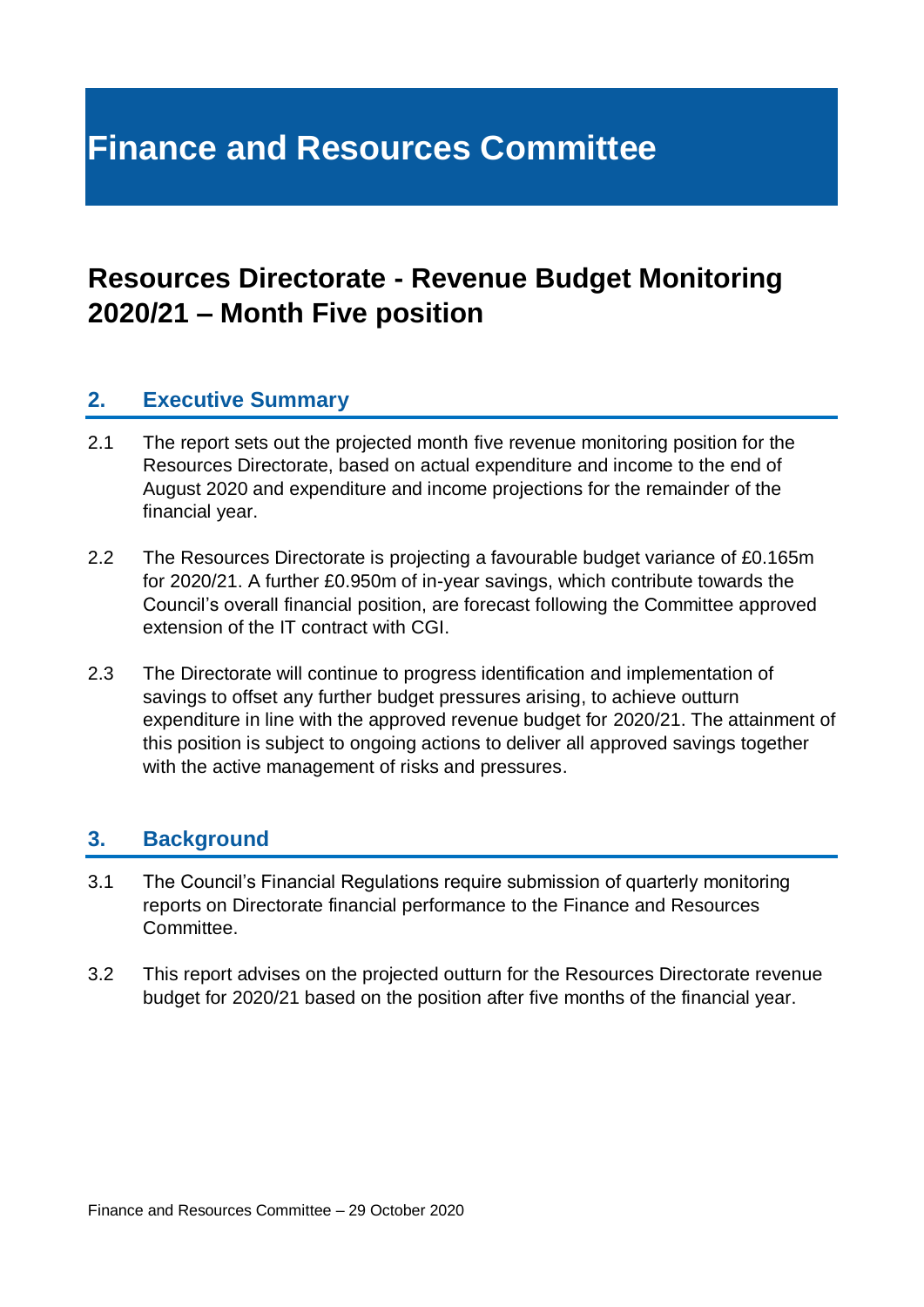## **4. Main report**

#### **Revenue Budget 2020/21**

- 4.1 The Resources Directorate revenue budget for 2020/21 is £168.631m. This includes Council wide budgets for PPP school services, non-domestic rates and utilities (energy) expenditure for the whole operational property estate, including schools, the Council's external audit fee and the Digital Services / IT contract costs.
- 4.2 As reported elsewhere on this agenda, the Council is forecast to incur significant additional costs to respond to the Coronavirus pandemic. The Resources Directorate is forecast to incur additional employee related costs of £0.719m as a consequence of providing support to vulnerable and shielding groups and responding to increased Universal Credit and other Welfare and Benefits applications. Additional IT costs of £0.279m have been incurred to support services working remotely, across both the corporate and learning and teaching digital estates.
- 4.3 A projected loss of £9m is currently assumed from the Property Investment Estate rental income as a consequence of increased risk of non-recovery of rental income and deferrals to future years. The Facilities Management Catering service is forecasting a loss of income of £0.521m as a consequence of building closures across the learning and corporate operational estate.
- 4.4 The additional costs and loss of income identified at paragraphs 4.2 and 4.3 are forecast to be partially mitigated by managed slippage of £3m in the Property Repairs and Maintenance Programme, energy savings during Lockdown of £1.283m and a reduction of £0.5m in the funding required to meet non-domestic rate liabilities.
- 4.5 Excluding the costs of responding to the Coronavirus pandemic, the period five projection for Resources Directorate is a favourable budget variance of £0.165m. The Executive Director of Resources has continued to apply stringent financial controls across the Directorate, including a recruitment freeze on vacant posts where appropriate, and agency worker use, as well as ceasing all discretionary expenditure, where no legal or contractual commitment exists, to offset any further budget pressures arising, in order to achieve outturn expenditure in line with the approved revenue budget for 2020/21.
- 4.6 A further favourable variance of £0.950m, which contributes towards the Council's overall financial position, is forecast, following the recent extension of the IT Service contract with CGI, with consequent savings in the payment profile.
- 4.7 Excluding costs associated with responding the Coronavirus pandemic, the Property and Facilities Management Division is currently forecasting a favourable variance of £65,000. Budget pressures include: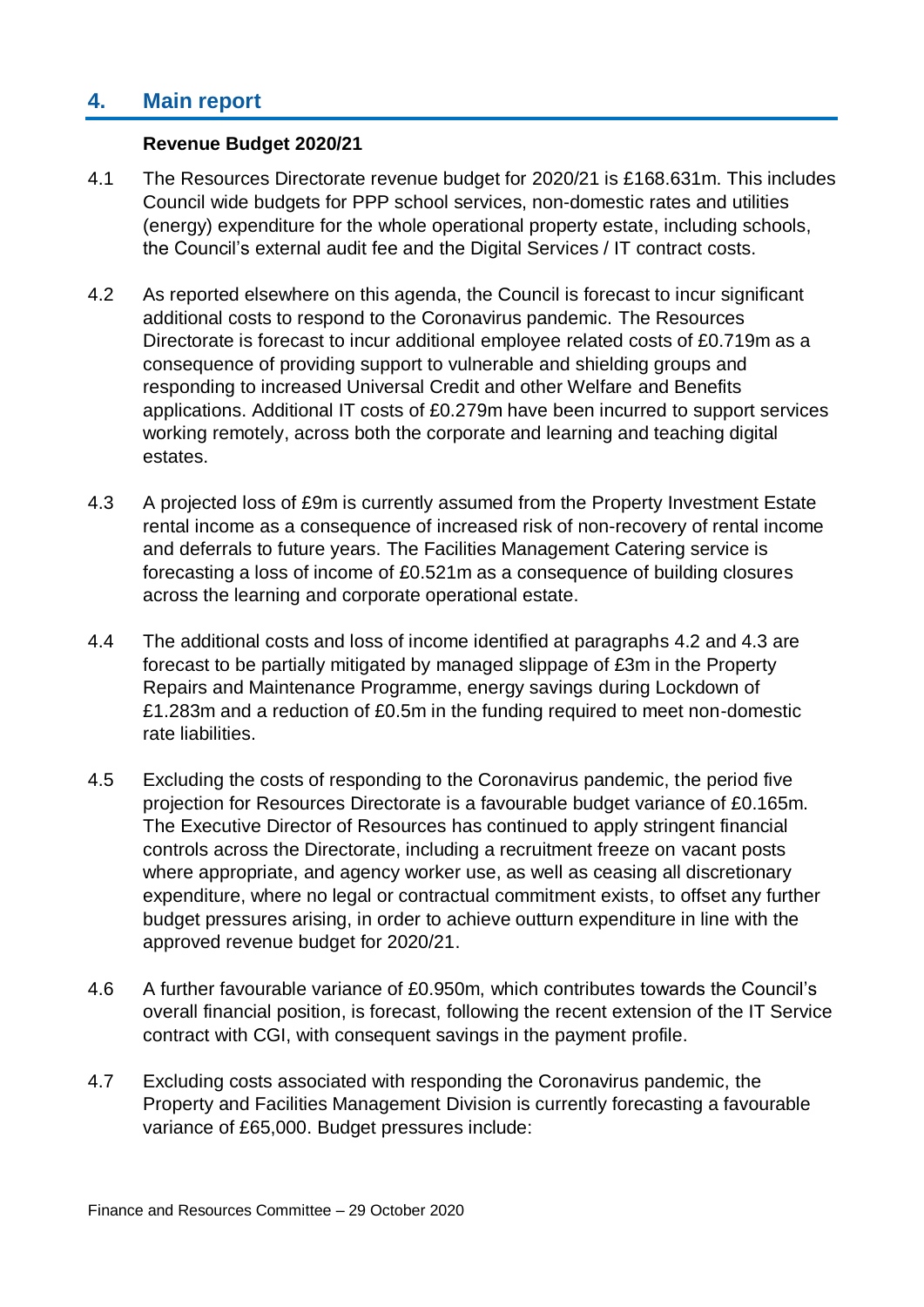- 4.7.1 a shortfall of £1.197m against Asset Management Strategy and other legacy savings targets and after application of one-off previous year balances;
- 4.7.2 anticipated income of £0.3m from additional digital advertising is not forecast as achievable, owing to a lack of adjustment to the Council's Planning Guidance in August 2019;
- 4.7.3 £0.535m employee costs, including revised employee terms and conditions, £0.197m cost of security services contract and a forecast loss of Shared Repairs Service income of £0.095m during Lockdown.
- 4.8 These budget pressures are forecast to be mitigated by:
	- 4.8.1 savings of £1.016m from posts vacant until the end of July 2020;
	- 4.8.2 PPP contract costs £0.691m less than anticipated;
	- 4.8.3 forecast reduction in Non-Domestic Rates liability of £0.195m;
	- 4.8.4 a net reduction in other expenditure, including discretionary expenditure of £0.487m.
- 4.9 Following a review of all costs and income, the Legal and Risk Division is now forecasting a balanced outturn.
- 4.10 An employee cost underspend due to vacancies of £0.100m is forecast for the Finance Division.
- 4.11 An analysis of the projections by each Division within the Resources Directorate is provided in Appendix 1.
- 4.12 The approved 2020/21 revenue budget requires Resources Directorate to achieve incremental savings of £2.644m in 2020/21. These are detailed in Appendix 2.
- 4.13 £1.514m (57%) of approved savings are forecast to be on track for full delivery and are assessed as 'Green'. Progress is being made across the Resources Directorate towards delivery of a further £0.735m (28%) with these savings assessed as 'Amber'. Delivery of £0.395m (15%) of planned savings are assessed as having been impacted by other factors, including the Coronavirus pandemic and are assessed as 'Black. The 'Black' assessed savings are mitigated in 2020/21 by the Property and Facilities Management savings detailed at paragraph 4.8.
- 4.14 Financial risks in the Resources Directorate revenue budget for 2020/21 include:
	- 4.14.1Additional costs incurred to respond to the Coronavirus pandemic;
	- 4.14.2Savings from the control of vacant posts being less than anticipated.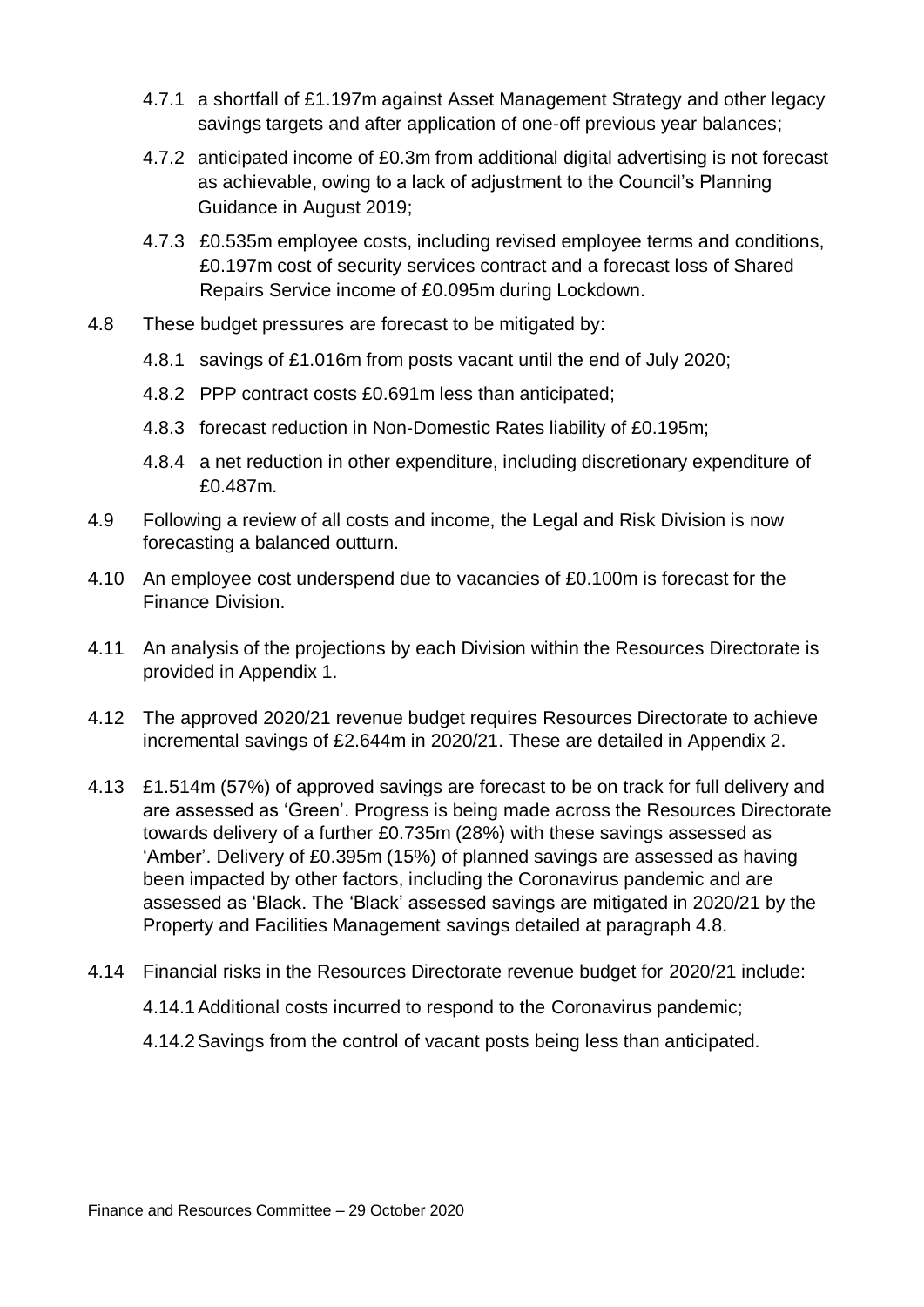## **5. Next Steps**

5.1 Continuing work to identify mitigating measures through workforce and limited discretionary expenditure control opportunities to manage financial risks and take timely remedial action, where any further adverse variances become apparent.

### **6. Financial impact**

- 6.1 The report forecasts a favourable outturn variance of £0.165m for Resources Directorate for 2020/21. Attainment of a balanced position is the subject of continuing work to identify further mitigating measures, active management of financial risks and taking timely remedial action, where any further adverse variances become apparent.
- 6.2 A further £0.950m of in-year savings are forecast, following extension of the IT contract with CGI.

### **7. Stakeholder/Community Impact**

- 7.1 There is no direct relevance to the report's contents. The Council undertook a budget engagement exercise when developing the 2020/21 revenue budget.
- 7.2 There is no direct relevance of the report's contents to impacts on carbon, adaptation to climate change and sustainable development. The Council's revenue budget includes expenditure impacting upon carbon, adaptation to climate change and contributing to sustainable development. In addition, all budget proposals are now subject to an upfront assessment across these areas.

## **8. Background reading/external references**

8.1 None

### **9. Appendices**

- 9.1 Appendix 1 Resources Directorate Revenue Budget Monitoring 2020/21 Month Five position
- 9.2 Appendix 2 Resources Directorate: Approved Revenue Budget Savings 2020/21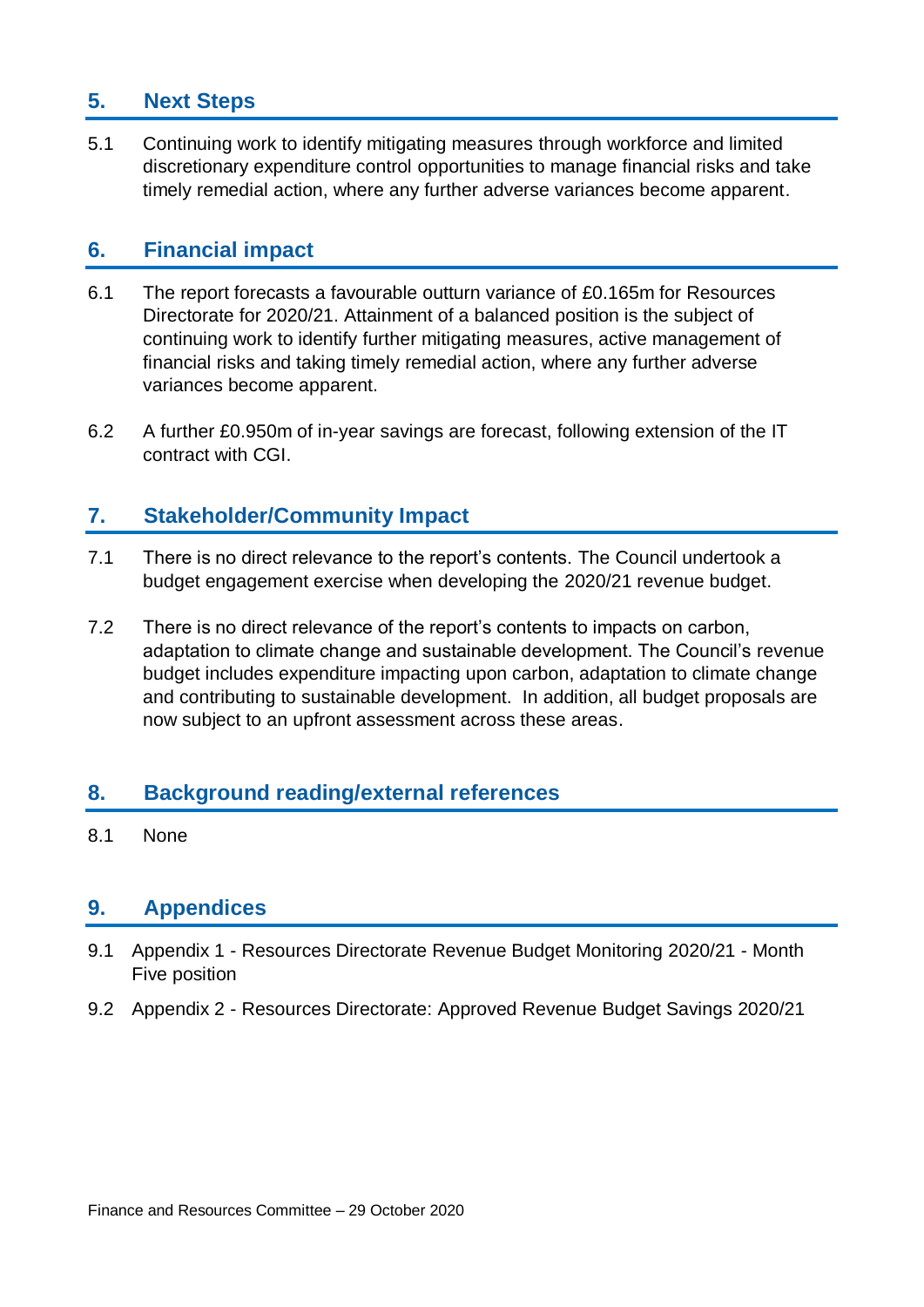## **Resources Directorate**

## **Revenue Budget Monitoring 2020/21**

## **Month Five position**

#### **Forecast Revenue Outturn by Division**

| <b>Division</b>                                          | <b>Revised</b><br><b>Budget</b> | Projected<br><b>Outturn</b> | <b>Projected</b><br><b>Variance</b> | Adverse /<br><b>Favourable</b> |
|----------------------------------------------------------|---------------------------------|-----------------------------|-------------------------------------|--------------------------------|
|                                                          | £'000                           | £'000                       | £'000                               |                                |
| <b>Customer and Digital Services</b>                     | 57,000                          | 57,000                      | 0                                   |                                |
| Finance                                                  | 6,899                           | 6,799                       | (100)                               | <b>FAV</b>                     |
| Human Resources                                          | 5,308                           | 5,308                       | 0                                   |                                |
| Legal and Risk                                           | 1,330                           | 1,330                       | 0                                   |                                |
| Property and Facilities Management<br>(FM)               | 97,911                          | 97,846                      | (65)                                | <b>FAV</b>                     |
| <b>Executive Director and Directorate</b><br>wide costs. | 183                             | 183                         | 0                                   |                                |
| <b>Total Net Expenditure</b>                             | 168,631                         | 168,466                     | (165)                               | <b>FAV</b>                     |